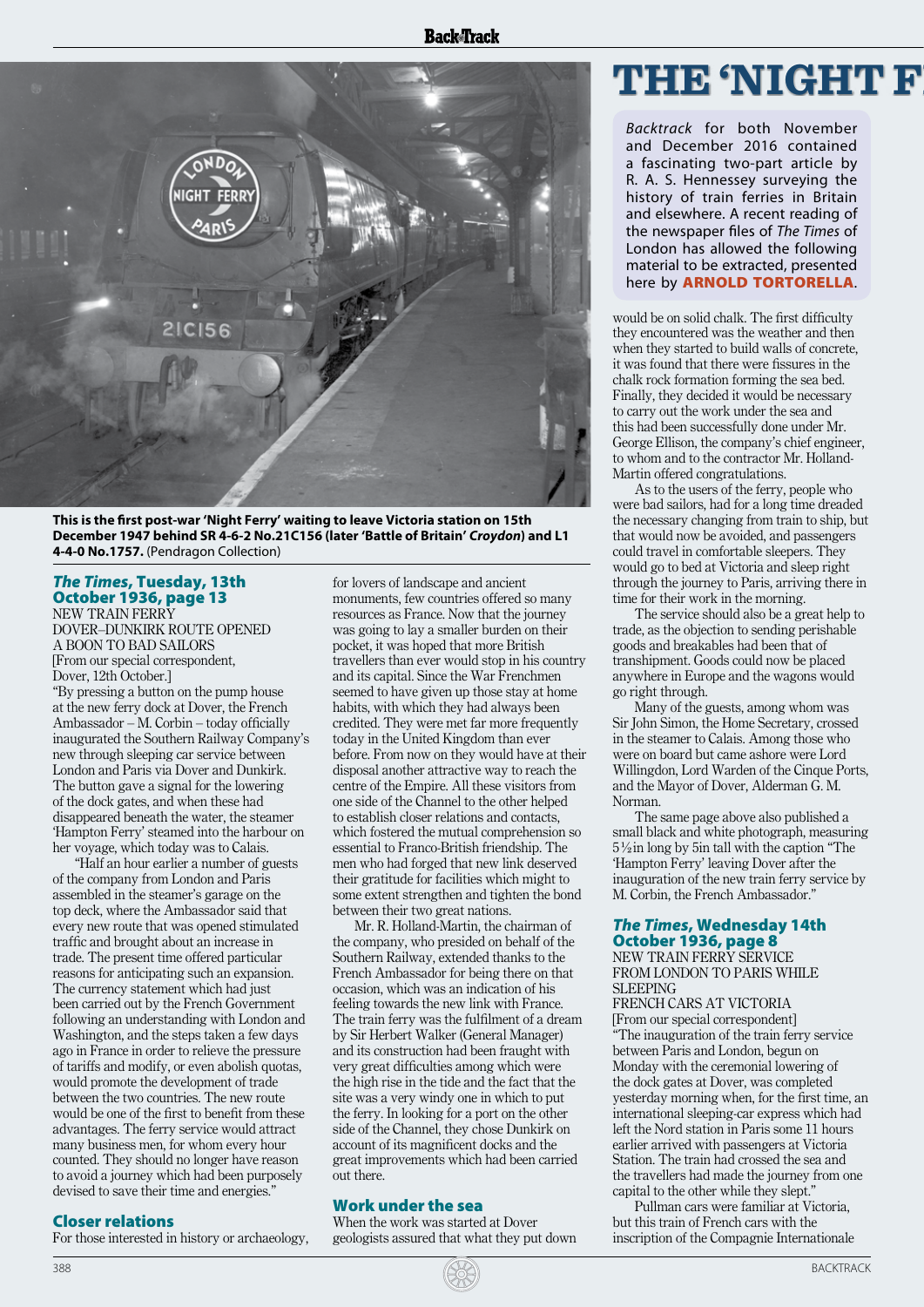**Back**Track

# **THE 'NIGHT FERRY'– AS INTRODUCED IN** *THE TIMES*



des Wagon-Lits above each coach and indicators reading 'Paris–London' was new. Something of the Continent had been brought to London in a way that could not

**London Victoria and on this autumn evening the 'Night Ferry' will be taken by a Class 33 diesel-electric locomotive on its journey to Dover Western Docks.**  (Allan Trotter)

be suggested by a boat-train. What it meant was indicated by Sir George Clerk, British Ambassador in Paris, on Monday night when he said that it would now be possible to travel from London to Istanbul without a change of carriage.

A large section of the company present at Dover for the opening of the ferry dock proceeded to Calais by the steamer *Hampton Ferry* and then to Paris to make the first

#### **A close-up view of the compartments of berths 1/2 and 3/4 of a 'Night Ferry' Type F sleeping car.** (Allan Trotter)

regular crossing by the service. This outward journey followed the usual routine of train, boat, and train as the ferry port on the French side was at Dunkirk. In Paris the guests were entertained at an inaugural banquet at the Hotel George V. M. Paul Ramadier,